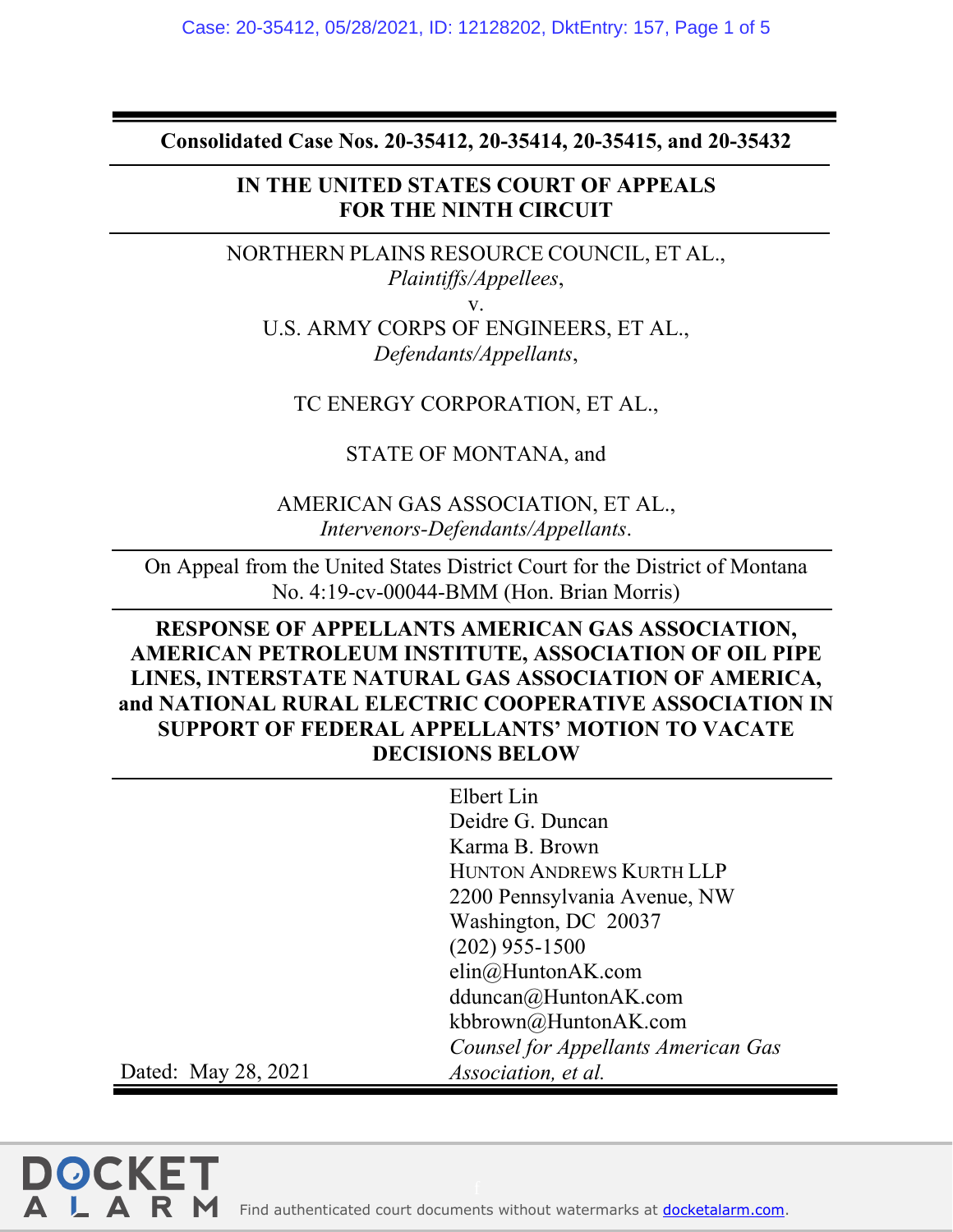Pursuant to "established practice," this Court should vacate the lower court's decisions and orders and remand with instructions to dismiss the case, if it determines the appeals are moot.<sup>1</sup> Arizonans for Official English v. Arizona, 520 U.S. 43, 71 (1997); *United States v. Munsingwear, Inc.*, 340 U.S. 36, 39 (1950); *Mayfield v. Dalton*, 109 F.3d 1423, 1427 (9th Cir. 1997); Dkt. 150-1. Vacatur is warranted to "clear[] the path for future relitigation of the issues between the parties and eliminate[] a judgment, review of which was prevented through happenstance." *Munsingwear*, 340 U.S. at 40. And it will ensure "the rights of all parties are preserved." *Id.* In this circuit, vacatur is generally "automatic" when a case becomes moot on appeal. *Pub. Utils. Comm'n v. FERC*, 100 F.3d 1451, 1461 (9th Cir. 1996).

No "exception" to the ordinary rule applies here, *id.*, as the appeals, if moot, will have been mooted through no action of the NWP 12 Coalition. The Federal Appellants have proffered numerous reasons for why this action is now moot. Dkt. 150-1. Chief among those is that the U.S. Army Corps of Engineers reissued Nationwide Permit ("NWP") 12 on January 13, 2021, and the permit became effective on March 17, 2021, which also replaced the 2017 version of NWP 12 under review here. *See* 86 Fed. Reg. 2744 (Jan. 13, 2021). Neither the reissuance

 $\overline{\phantom{a}}$ <sup>1</sup> The NWP 12 Coalition takes no position on whether these appeals are moot.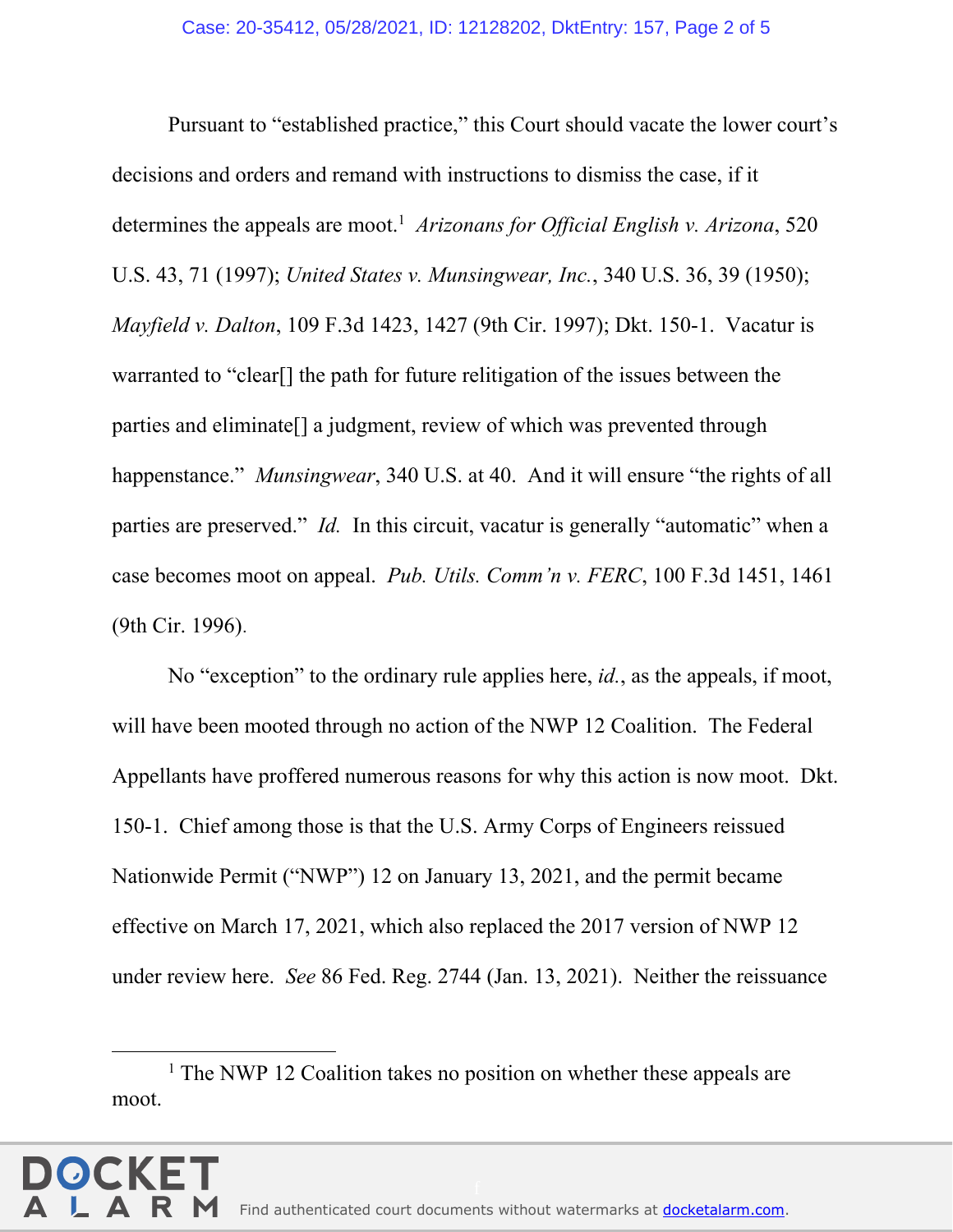of NWP 12, nor any of the other reasons proffered by the government, are the result of actions by the NWP 12 Coalition.

A party like the NWP 12 Coalition (and other Intervenor-Appellants) that "seeks review of the merits of an adverse ruling, but is frustrated by the vagaries of circumstance, ought not in fairness be forced to acquiesce in the judgment." *U.S. Bancorp Mortgage Co. v. Bonner Mall P'ship*, 513 U.S. 18, 25 (1994). Vacatur in such a situation "eliminat[es] a judgment the loser was stopped from opposing on direct review." *Arizonans for Official English*, 520 U.S. at 71.

Indeed, courts have repeatedly held that when a case is mooted by the actions of the government, vacatur must be granted to protect the rights of intervenors—like the NWP 12 Coalition—that did not cause that mootness. *See, e.g.*, *Wyoming v. Zinke*, 871 F.3d 1133, 1145 (10th Cir. 2017) (vacating judgment to preserve rights of intervenors where agency rescission of a permanently enjoined regulation mooted a lawsuit challenging that regulation); *Akiachak Native Cmty. v. U.S. Dep't of Interior*, 827 F.3d 100, 115 (D.C. Cir. 2016) (granting intervenor's request for vacatur where the agency rescinded the challenged rule, mooting the appeal); *Humane Soc'y v. Kempthorne*, 527 F.3d 181, 187 (D.C. Cir. 2008) (vacating judgment and injunction to preserve rights of intervenor where challenge became moot due to subsequent agency action); *Wyoming v. U.S. Dep't of Agric.*, 414 F.3d 1207, 1213, 1213 n.6 (10th Cir. 2005) (vacating judgment to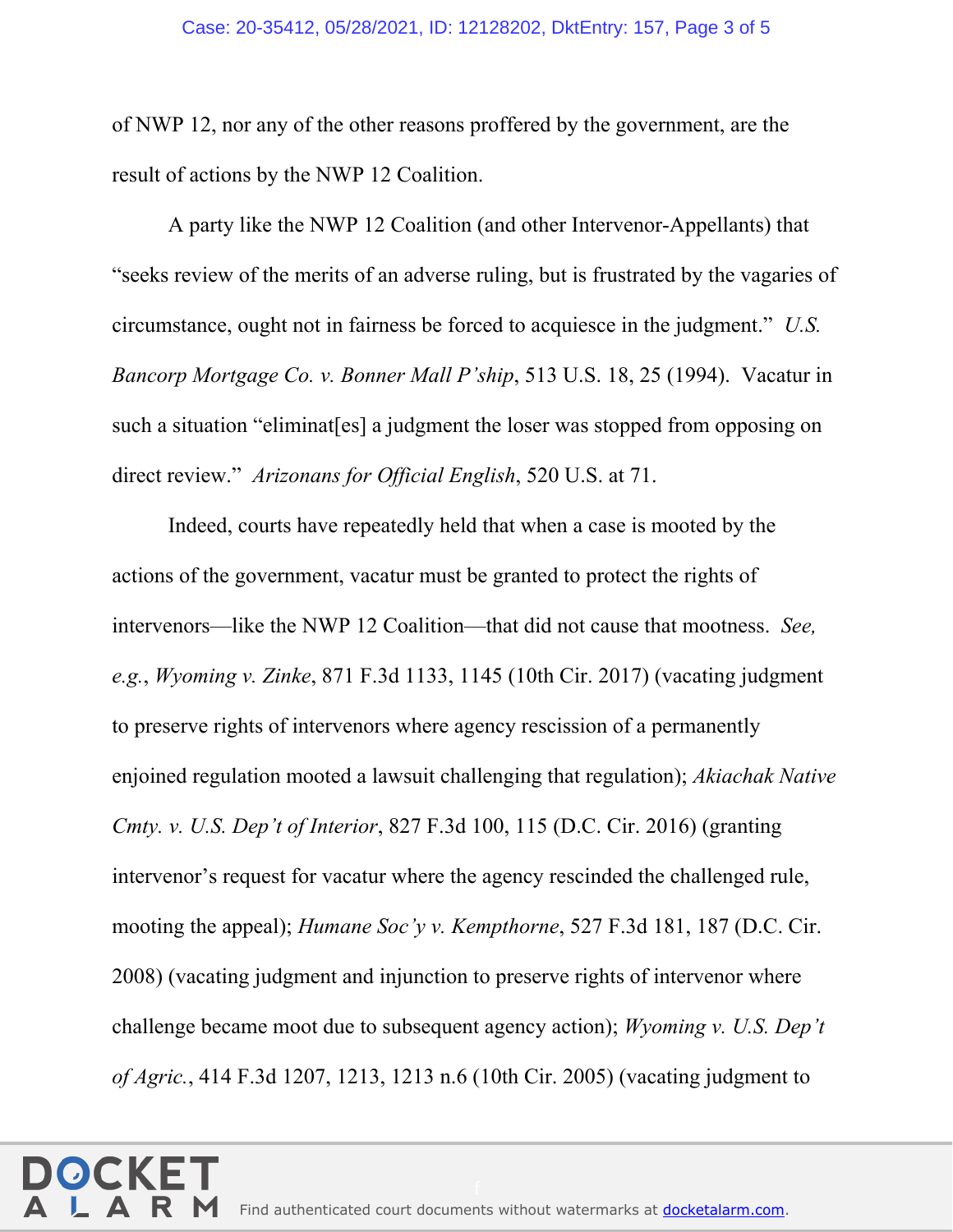#### Case: 20-35412, 05/28/2021, ID: 12128202, DktEntry: 157, Page 4 of 5

preserve rights of intervenors where challenge to agency regulation became moot when agency promulgated a new regulation). *See also Indigenous Envtl. Network v. U.S. Dep't of State*, No. 18-36068, 2019 WL 2542756, at \*1 (9th Cir. June 6, 2019) (granting intervenors' motion to vacate the district court's judgments when appeals were mooted by issuance of new permit).

Under these circumstances, if this Court finds the appeals to be moot, it should also grant the Federal Appellants' motion to vacate the District Court's orders of April 15, 2020 and May 11, 2020, to preserve the rights of the NWP 12 Coalition.

Date: May 28, 2021 Respectfully submitted,

### */s/ Elbert Lin*

 Elbert Lin Deidre G. Duncan Karma B. Brown HUNTON ANDREWS KURTH LLP 2200 Pennsylvania Avenue, NW Washington, DC 20037 (202) 955-1500 elin@HuntonAK.com dduncan@HuntonAK.com kbbrown@HuntonAK.com

*Counsel for Appellants American Gas Association, American Petroleum Institute, Association of Oil Pipe Lines, Interstate Natural Gas Association of America, and National Rural Electric Cooperative Association*